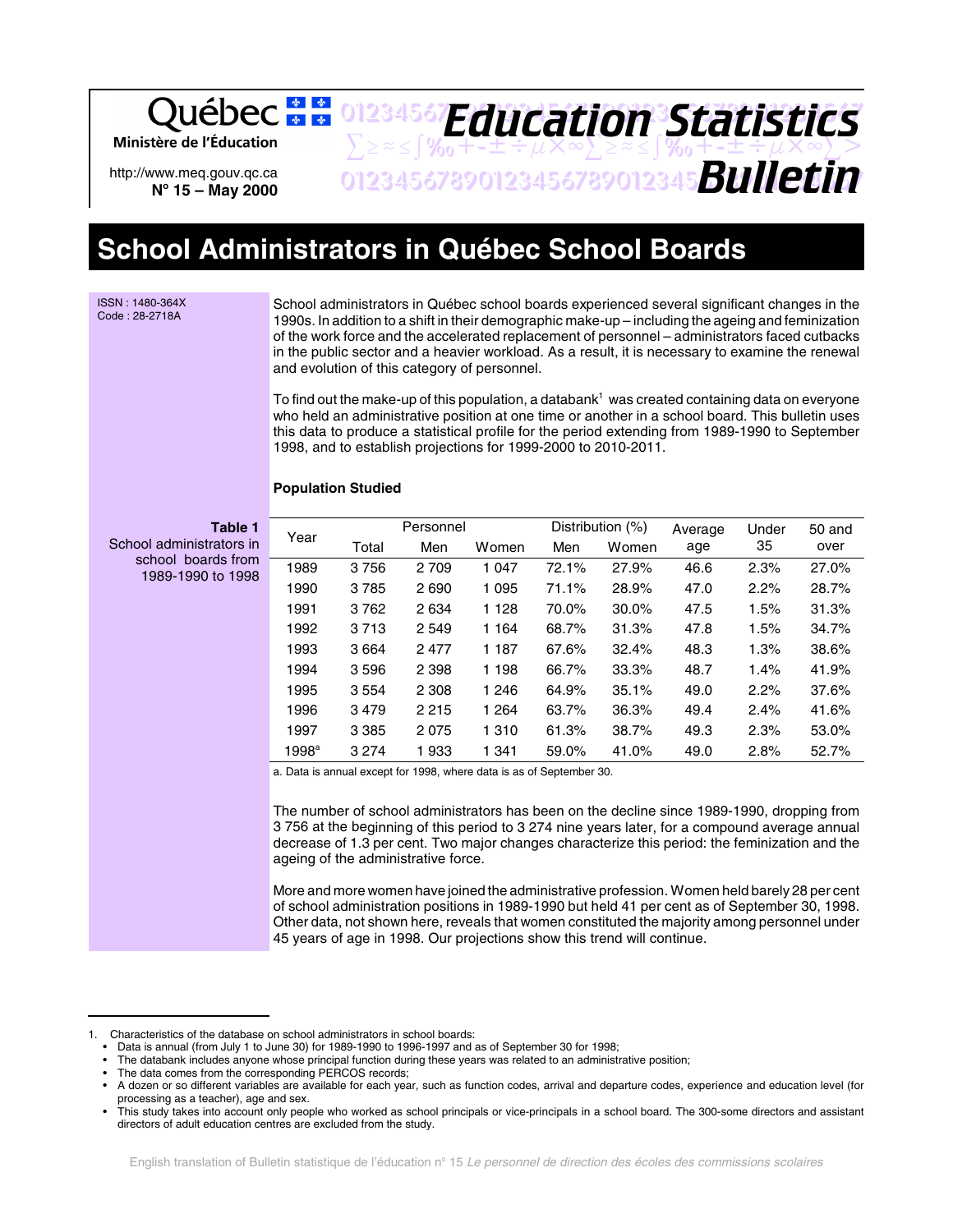The administrative force is also ageing. Although the average age went up by only 2.4 per cent from 1989-1990 to September 1998, the proportion of people aged 50 or over more than doubled, going from 27 per cent to nearly 53 per cent during this period. However, this ageing phenomenon has reached its peak: while the proportion of people under 35 years of age will increase slightly, that of people 50 or over will stabilize around 44 per cent toward the year 2008 $^{\rm 1}.$ 

### **Mobility of School Administrators**

In order to predict the evolution of school administration positions, we must study personnel mobility, that is, the departures and arrivals. We can then take into account the ageing of personnel, calculate the departures and estimate their replacements according to the number of people needed to manage the schools.

# **Departures**

From 1989-1990 to 1997-1998, the proportion of people who left their positions as school administrators went from 7.5 per cent of annual personnel to nearly 14 per cent, increasing constantly. This translates into an increase from slightly less than 300 people to nearly 500 annually.



Graph 1 shows the distribution of motives for departure. The four causes of personnel leaving the school boards are, as indicated in the legend, death, retirement, resignation and departures from the school board network. These represented about half of all departures at the beginning of the period, but more than three quarters of those in 1997. Retirements alone now account for 60 per cent of departures. The strong increase in departures from the school board network in 1997 most likely conceals unofficial retirements or early retirements.

### **Graph 1**

Distribution by percentage of annual departures of school administrators in school boards according to types of departure, from 1990-1991 to 1997-1998

#### 1. See Table 3.

English translation of Bulletin statistique de l'éducation nº 15 Le personnel de direction des écoles des commissions scolaires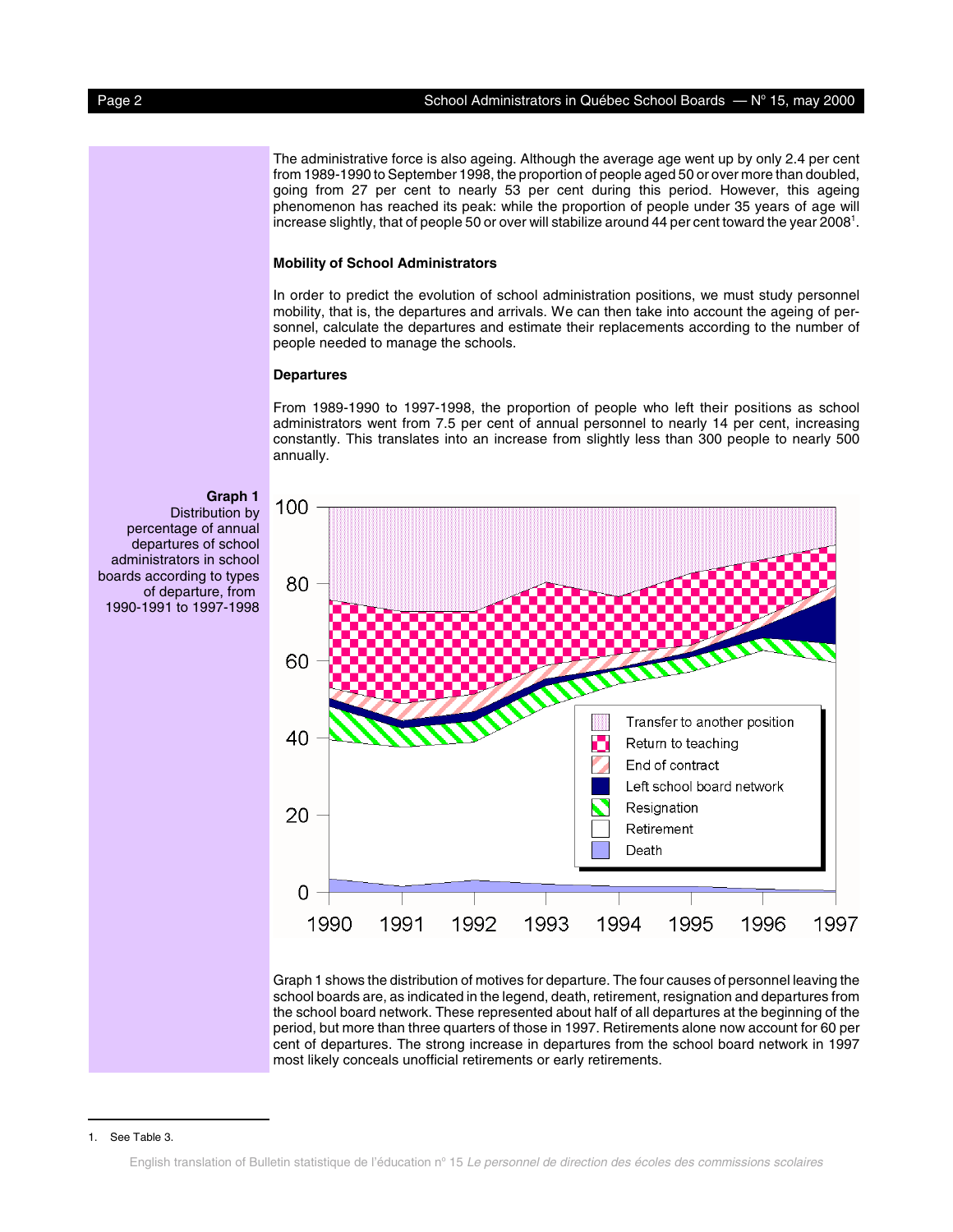Transfers to another position (taking on a senior staff or professional position in a school board, for example) or returns to teaching no longer account for as large a percentage of departures. These categories have dropped from 50 per cent to 25 per cent of causes of departure in the last decade. While about 50 people a year once changed positions to become senior staff, this number has dropped to not much more than 20 since 1995. Only about ten people leave school administrations to take on a professional position. Finally, about 50 people a year return to teaching.

The average age of people who leave their position went from 50 in 1989-1990 to slightly over 53 in 1997-1998; however, as of September 30, the average age for people going into retirement has changed very little, remaining at around 56 for this same observation period.

Given the acceleration in the ageing of the school administration force in the 1990s, and the fact that more than half of administrators currently working in schools are over 50, there will be a need to renew a substantial number of positions in the medium term.

### **Arrivals**

Renewing the work force requires new people. But where do these new school principals and vice-principals come from? The following graph shows the distribution of origin according to whether or not these people came from within the school board network. Some were teachers while others held a senior staff, professional or other position unrelated to school administration.

**Graph 2** Percentage distribution of annual arrivals of school administrators by origin, from 1990-1991 to September 1998



Of the number of annual arrivals to school administration positions, about two thirds were teachers in the school board network, about one quarter held a school board position not related to school administration, and 5 to 8 per cent came from outside the school board network. Since 1990, about half of new arrivals were men and half, women (which explains the feminization of the profession), and the average age was 44. It should be noted, however, that this data concerns less than 375 people annually.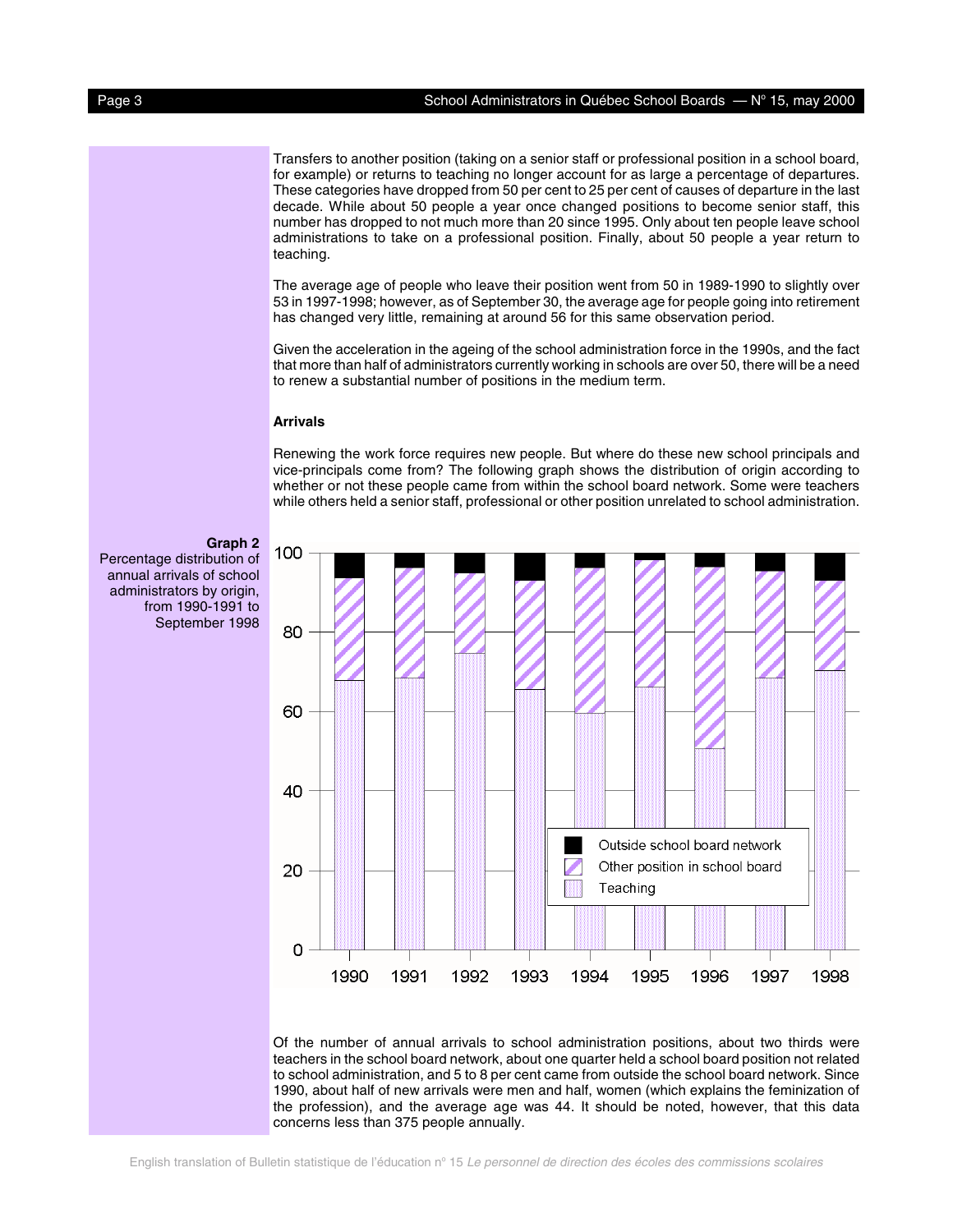This means that more than 9 out of 10 people who took on a school administration position were already working in a school board the preceding year. More than two thirds were in teaching, and their origin according to their field of teaching $^{\rm l}$  coincides with the actual breakdown of teachers by field of teaching. Graph 3 therefore refutes the impression that there is a concentration of certain types of teachers among people who enter school administration positions. It is a double pie chart, where the lower pie represents permanent teachers in 1997-1998 and the upper pie represents the 250 or so people who were teaching in 1997-1998 and took on a school administration position the following year.



Origin according to field of teaching of teachers entering school administration positions and comparison with breakdown of permanent teachers in 1997-1998



Among teachers who became school administrators, Graph 3 shows a slight under-representation of primary and preschool teachers and a slight over-representation of special education teachers. Variations for the other fields of teaching are negligible. Other data, not detailed here, shows that slightly over 8 per cent of people who taught before holding a school administration position were previously assigned to physical education (the "specialities" mentioned in Graph 3 include music, the arts, second language and physical education).

<sup>1.</sup> A field of teaching is a grouping of positions in a certain number of areas of activity or specialty. In Graph 3, teaching staff is broken down into eight fields: special education, preschool education, elementary education, specialties, mathematics and science, language of instruction, other areas in general education, and vocational education. Specialties at the secondary level are second language, physical education, music, and the arts.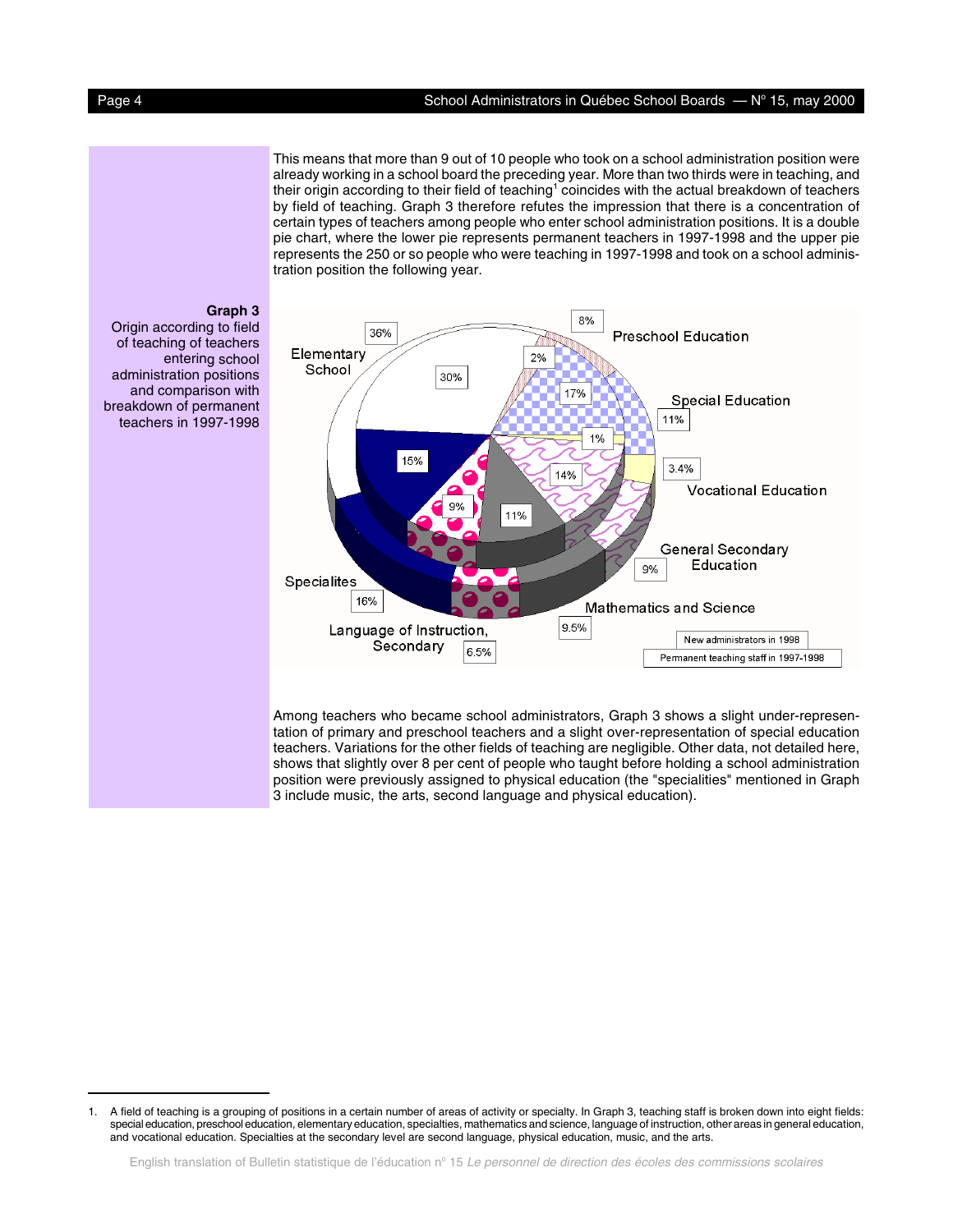### **"Survival" in an Administrative Position**

The data allows us to examine the "survival" rate of school administrators. Out of 100 people who held a school administration position in 1989-1990, how many are still there eight years later?

4 0 0 0 100 3500 93 87 3 0 0 0 81 76 2 500 69 63 57 2 0 0 0 50 1500 1 0 0 0 500 0 1989 1990 1991 1992 1993 1994 1995 1996 1997

In Graph 4, the darkened area of each year represents the new arrivals (without distinction) since 1990-1991. Therefore, out of the 100 people present in 1989-1990, we must subtract an average of slightly over 6 per cent annually to arrive at the 50 people still present, eight years later. It would be ideal if we could follow the path of one person, that is, his or her path as a school administrator; unfortunately, the only people for whom we have data on the number of years in a school administration are those who became administrators after 1988-1989, and even then, the data represents experience accumulated since 1989-1990 only.

According to the collective agreements, in order to become a school administrator, you must hold a permanent teaching licence<sup>1</sup>. Using Table 2, let us examine the teaching experience of all those in our databank who have held a teaching position in a school board at some point since 1988-1989.

**Graph 4**

Evolution of school administrators in school



<sup>1.</sup> According to Appendix 1 of the collective agreement for public school administrators, the required minimum qualifications for a school principal are to hold either an undergraduate degree in a relative field of study or a senior executive or senior staff position (excluding that of manager) in a board, to have five to eight years of relevant experience in a school (depending on whether or not the school had a vice-principal), and to hold a permanent teaching licence issued by the Minister.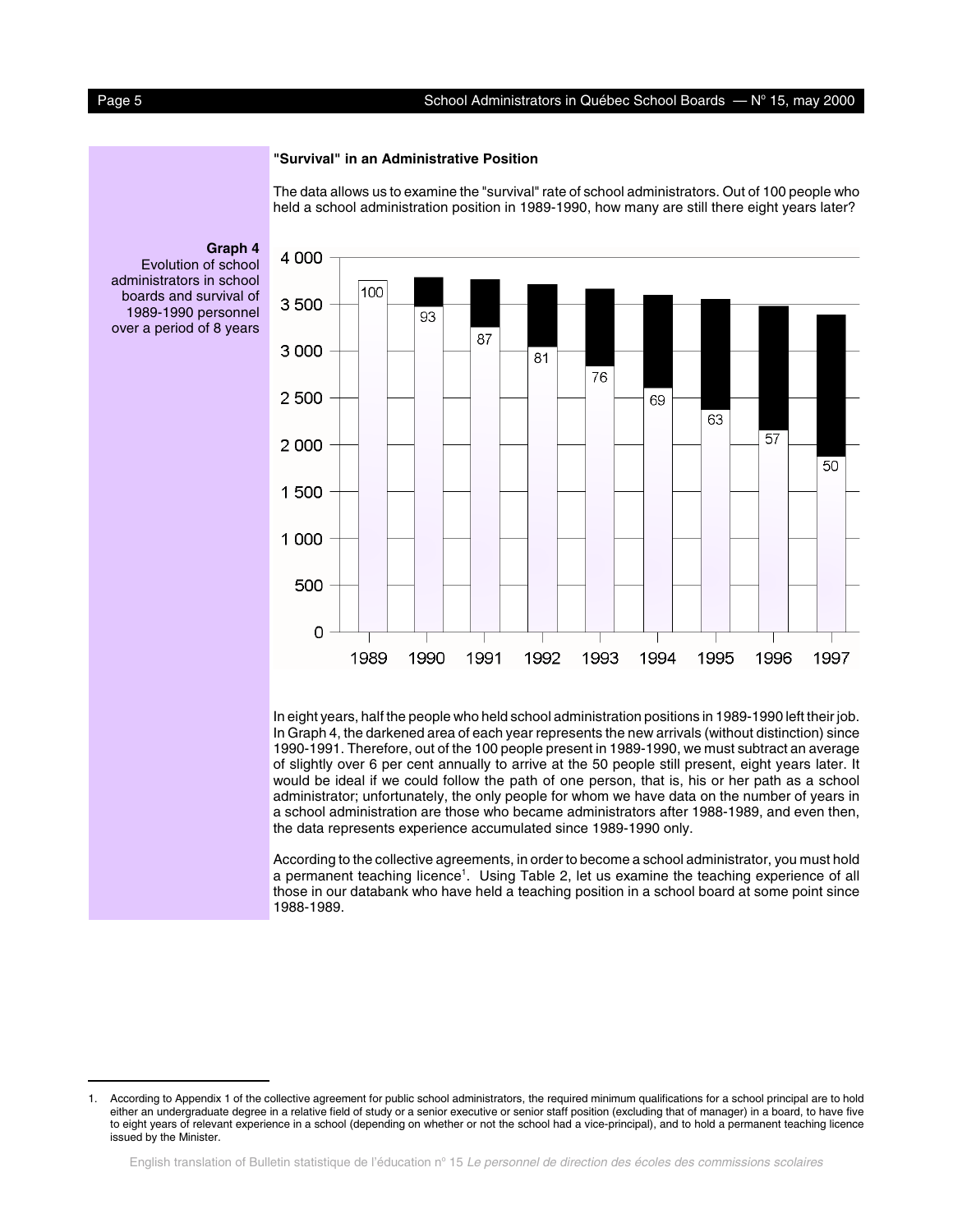# **Table 2**

Average teaching experience of school administrators according to years of experience in a school administration position and number of people for whom this data exists, from 1989-1990 to September 1998

| Administration<br>experience<br>(years) | Number of<br>people | Average teaching<br>experience | Average age as<br>of September 30 | Theoretical age<br>at time of entry<br>into teaching <sup>a</sup> |
|-----------------------------------------|---------------------|--------------------------------|-----------------------------------|-------------------------------------------------------------------|
|                                         | 488                 | 11.6                           | 44.8                              | 33.2                                                              |
| 2                                       | 355                 | 11.8                           | 45.4                              | 32.6                                                              |
| 3                                       | 165                 | 12.1                           | 45.8                              | 31.7                                                              |
| 4                                       | 189                 | 14.8                           | 47.5                              | 29.7                                                              |
| 5                                       | 167                 | 14.9                           | 47.8                              | 28.9                                                              |
| 6                                       | 166                 | 15.5                           | 48.2                              | 27.7                                                              |
|                                         | 155                 | 16.2                           | 48.9                              | 26.7                                                              |
| 8                                       | 131                 | 15.7                           | 48.7                              | 26.0                                                              |
| 9                                       | 134                 | 17.0                           | 49.7                              | 24.7                                                              |
| 10 and more                             | 1592                | N/A                            | 51.6                              | N/A                                                               |

a. Calculated as follows: average age as of September 30 minus average teaching experience minus years gone by in administration experience. To obtain the years gone by, one year must be subtracted from the number in the "administration experience" column. For example, the 355 people on the second line are in their second year of administration; therefore, they have one complete year of administration experience (or one year gone by).

Data on teaching experience is available for about 29% of the administrators in our databank, that is, for those who are in their ninth year of experience or less in school administration. As shown in Table 2, those who have the most experience in an administrative position are also those who have the most teaching experience. If we include adult education, then more than 70 per cent of those who entered an administrative position since 1989-1990 have teaching experience. Others who enter an administrative position and who come from a professional or senior staff position in a school board or from outside the school board network are between 46 and 48 years old on average. In all these aspects, we can presume that the data in Table 2 is most likely representative of school administrators as a whole.

The last column is a theoretical exercise that describes the experience of school administrators, both current and future: their teaching experience before entering an administrative position will be increasingly shorter. Of course, subtracting from their average age only the average number of years in teaching and the average number of years in administration does not take into account any other functions they may have occupied or paths that were less direct. However, the outcome is sufficiently significant for us to state that, although the most common path to administrative positions is through teaching, this passage is becoming shorter and shorter, given that the theoretical age at the time of entry into teaching has increased from 25 to about 33.

The generation of staff members who are in their tenth year or more in an administrative position were therefore born around 1947; they would have started teaching around 1971 and entered the school administration in 1988. The youngest generation of school administrators, i.e. those in their first year in an administrative position, were born around 1954; they would have started teaching around 1987 and entered the school administration around 1998. All this is purely theoretical, but the trend is here to stay: people are becoming permanent teachers much later than in the 60s to 80s. On the other hand, the average age for new school administrators remains around 44 or 45. This means that new school administrators have less teaching experience than their predecessors.

We have seen that the average age of people leaving school administration positions has increased from 50 to 53 and that the average retirement age (representing 60 per cent of departures) has varied little, remaining around 56; therefore, the average career duration in a school administration position is between 9 and 12 years.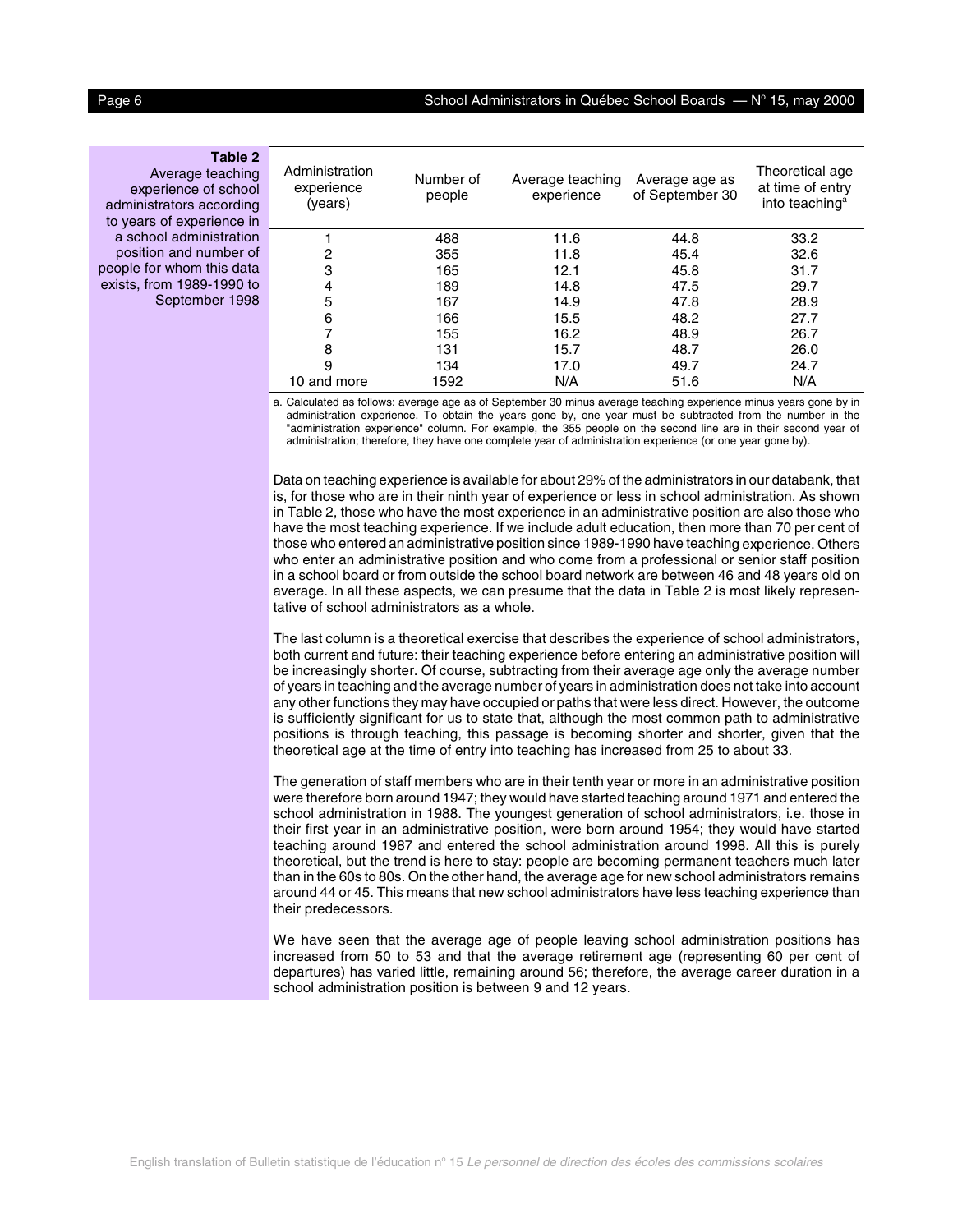#### **Projections for School Administrators**

In order to make projections up to 2010 based on the number of school administrators in 1998 (our last year of observation), we had to calculate the rates of retirement and of other departures, determine a stable number of personnel from one year to the next and add new arrivals according to the trends observed in recent years. This calculation method is very similar to that used for the projections of teaching staff<sup>1</sup> made by our department.

The greatest difficulty was in determining the number of administrators that will be required to meet the needs of the future school population. The difficulty lies in the fact that the number of principals and vice-principals (counted together in this study) depends not only on the size and type of school, but also on the type of students (student needs). Therefore, based on detailed projections of the student population, we calculated the number of schools where these students will study and then deduced the number of administrators that will be required<sup>2</sup>. Table 3 summarizes the results of the projection.

| Table 3                                            | Years | Personnel |         |         | Proportions |       | Average | Under | 50 and |
|----------------------------------------------------|-------|-----------|---------|---------|-------------|-------|---------|-------|--------|
| School administrators in<br>school boards expected |       | Total     | Men     | Women   | Men         | Women | age     | 35    | over   |
| for 1999-2000 to                                   | 1999  | 3 1 9 6   | 1841    | 1 3 5 5 | 57.6%       | 42.4% | 49.0    | 3.4%  | 53.9%  |
| 2010-2011                                          | 2000  | 3 2 1 4   | 1796    | 1418    | 55.9%       | 44.1% | 48.9    | 3.8%  | 53.1%  |
|                                                    | 2001  | 3 2 0 8   | 1 7 3 7 | 1471    | 54.1%       | 45.9% | 48.7    | 4.1%  | 51.4%  |
|                                                    | 2002  | 3 1 9 0   | 1 673   | 1517    | 52.4%       | 47.6% | 48.5    | 4.3%  | 49.4%  |
|                                                    | 2003  | 3 1 5 9   | 1610    | 1 5 4 9 | 51.0%       | 49.0% | 48.3    | 4.4%  | 47.3%  |
|                                                    | 2004  | 3 1 2 7   | 1 5 5 5 | 1 572   | 49.7%       | 50.3% | 48.2    | 4.3%  | 46.3%  |
|                                                    | 2005  | 3099      | 1512    | 1 5 8 7 | 48.8%       | 51.2% | 48.1    | 4.3%  | 45.1%  |
|                                                    | 2006  | 3 0 6 7   | 1474    | 1 5 9 3 | 48.1%       | 51.9% | 48.0    | 4.2%  | 44.8%  |
|                                                    | 2007  | 3 0 2 1   | 1433    | 1588    | 47.4%       | 52.6% | 48.0    | 4.0%  | 44.5%  |
|                                                    | 2008  | 2968      | 1 3 9 4 | 1 574   | 47.0%       | 53.0% | 48.0    | 3.9%  | 44.4%  |
|                                                    | 2009  | 2 9 0 9   | 1 3 5 4 | 1 5 5 5 | 46.5%       | 53.5% | 48.1    | 3.8%  | 44.3%  |
|                                                    | 2010  | 2852      | 1 3 1 8 | 1 5 3 4 | 46.2%       | 53.8% | 48.1    | 3.7%  | 44.2%  |
|                                                    |       |           |         |         |             |       |         |       |        |

From 1999 to 2010, the number of students in school boards will drop from 1 022 139 to an estimated 902 000, a decrease of nearly 12 per cent. The number of administrators will therefore follow the same trend, decreasing by 10.8 per cent during these 11 years of projection. Beginning in 2004-2005, it is expected that there will be more female than male principals and vice-principals; by 2010-2011, women will make up the majority, forming a proportion of about 54 per cent.

The ageing of the administrative force can be considered as having reached its peak this year. The proportion of people aged 50 and over is expected to start decreasing slowly, dropping to about 44 per cent at the end of the projection period. The proportion of school administrators under 35 years of age should remain marginal, as seen earlier. About 50 people<sup>3</sup> under 35 enter an administrative position each year; almost all come from the teaching profession and have an average teaching experience of slightly over one year.

<sup>1.</sup> This topic was the focus of the Education Statistics Bulletin No. 9 - Projections of Teaching Staff in Québec School Boards: 1996-97 to 2008-09.

<sup>2.</sup> Because there will be fewer and fewer students over the next few years, the size and number of schools will be affected. Closures will be inevitable. However, we can assume that budget cuts over the last few years have already led to a rationalization of the number of schools and an optimization of school size. After studying the average number of principals and vice-principals according to the three types of schools (primary, secondary, and primary and secondary combined) from 1989 to 1999, averages were determined for the 1999-2010 projection period.

<sup>3.</sup> The latest observations were made between 1997-1998 and September 1998.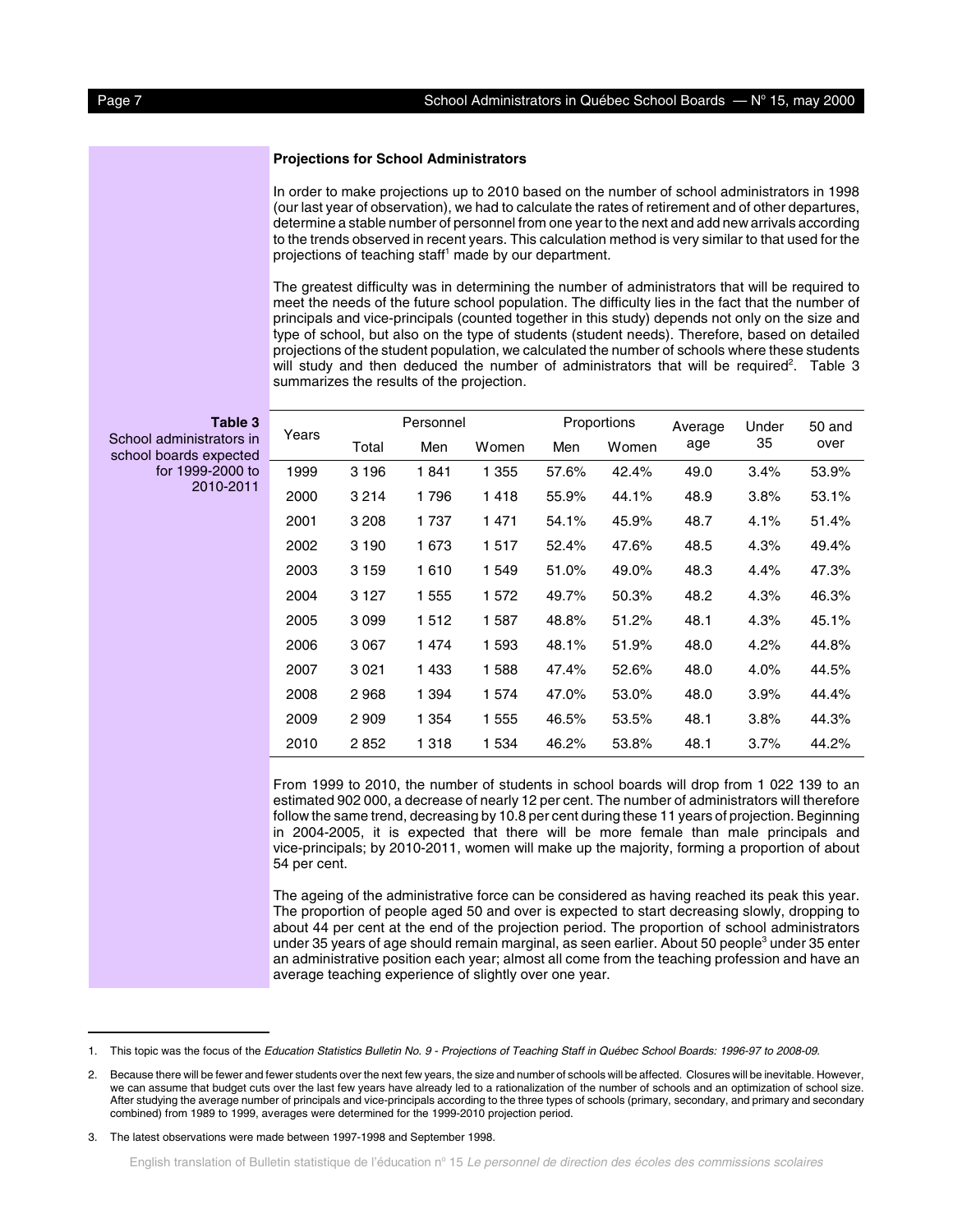More attractive retirement conditions and a significant proportion of administrators aged 50 and over are accelerating the rate of replacement of personnel. While in the 1990s half the personnel had to be replaced in eight years, during the next decade the same proportion will have to be replaced over a period of five years.

# **Training Future School Administrators**

By further detailing the projections of school administrators, we can determine the gross recruitment needs. These needs correspond to the number of people who must actually be replaced, that is, retirements plus the portion of other departures that are not followed by returns. Our databank indicates that since 1990-1991, roughly 15 per cent of people who left an administrative position in a given year returned shortly thereafter.

**Table 4**

Projection of school administrators in school boards and calculation of gross needs, from 1999-2000 to 2010-2011

|                               | 1999    | 2000    | 2001    | 2002    | 2003    | 2004    |
|-------------------------------|---------|---------|---------|---------|---------|---------|
| Principals                    | 2 1 5 7 | 2 1 6 9 | 2 1 6 5 | 2 1 5 3 | 2 1 3 2 | 2 1 1 0 |
| Vice-principals               | 1 0 3 9 | 1 0 4 5 | 1 0 4 3 | 1 0 3 7 | 1 0 2 7 | 1016    |
| Total                         | 3 1 9 6 | 3 2 1 4 | 3 2 0 8 | 3 1 9 0 | 3 1 5 9 | 3 1 2 7 |
| Job creation                  | $-78$   | 18      | -6      | -18     | -31     | $-32$   |
| <b>Retirements</b>            | 232     | 251     | 260     | 257     | 245     | 232     |
| Other departures              | 159     | 166     | 168     | 168     | 168     | 166     |
| <b>Attrition<sup>a</sup></b>  | 367     | 391     | 403     | 400     | 388     | 373     |
| Gross needs <sup>b</sup>      | 289     | 409     | 397     | 382     | 357     | 341     |
|                               |         |         |         |         |         |         |
|                               | 2005    | 2006    | 2007    | 2008    | 2009    | 2010    |
| Principals                    | 2092    | 2 0 7 0 | 2 0 3 9 | 2 0 0 3 | 1963    | 1925    |
| Vice-principals               | 1 007   | 997     | 982     | 965     | 945     | 927     |
| Total                         | 3099    | 3 0 6 7 | 3021    | 2968    | 2 9 0 9 | 2852    |
| Job creation                  | -28     | -32     | $-46$   | -53     | -59     | -57     |
| Retirements                   | 219     | 209     | 202     | 198     | 194     | 190     |
| Other departures              | 164     | 161     | 159     | 156     | 152     | 149     |
| <b>Attrition</b> <sup>a</sup> | 359     | 347     | 338     | 330     | 323     | 316     |
| Gross needs <sup>b</sup>      | 331     | 315     | 292     | 277     | 264     | 259     |

a. Attrition is the sum of the number of retirements and the number of departures not followed by returns, which is 85 per cent (the remaining 15 per cent returned to a school administration position).

b. Gross needs are the sum of attrition and job creation; job creation is the difference in the number of school administrators from one year to the next.

The need for school administrators will be greatest in 2000, having grown substantially since 1999. It will then decrease gradually, returning to 1999 levels in 2007.

Even though graduates of training programs for school administrators do not generally obtain a position immediately upon finishing their studies (as can be inferred from the average age of new arrivals), it is still desirable to harmonize training needs with recruitment needs. Our department has calculated training needs and has determined, as shown in Table 5, the ideal number of people that should be enrolled in training programs for school administrators.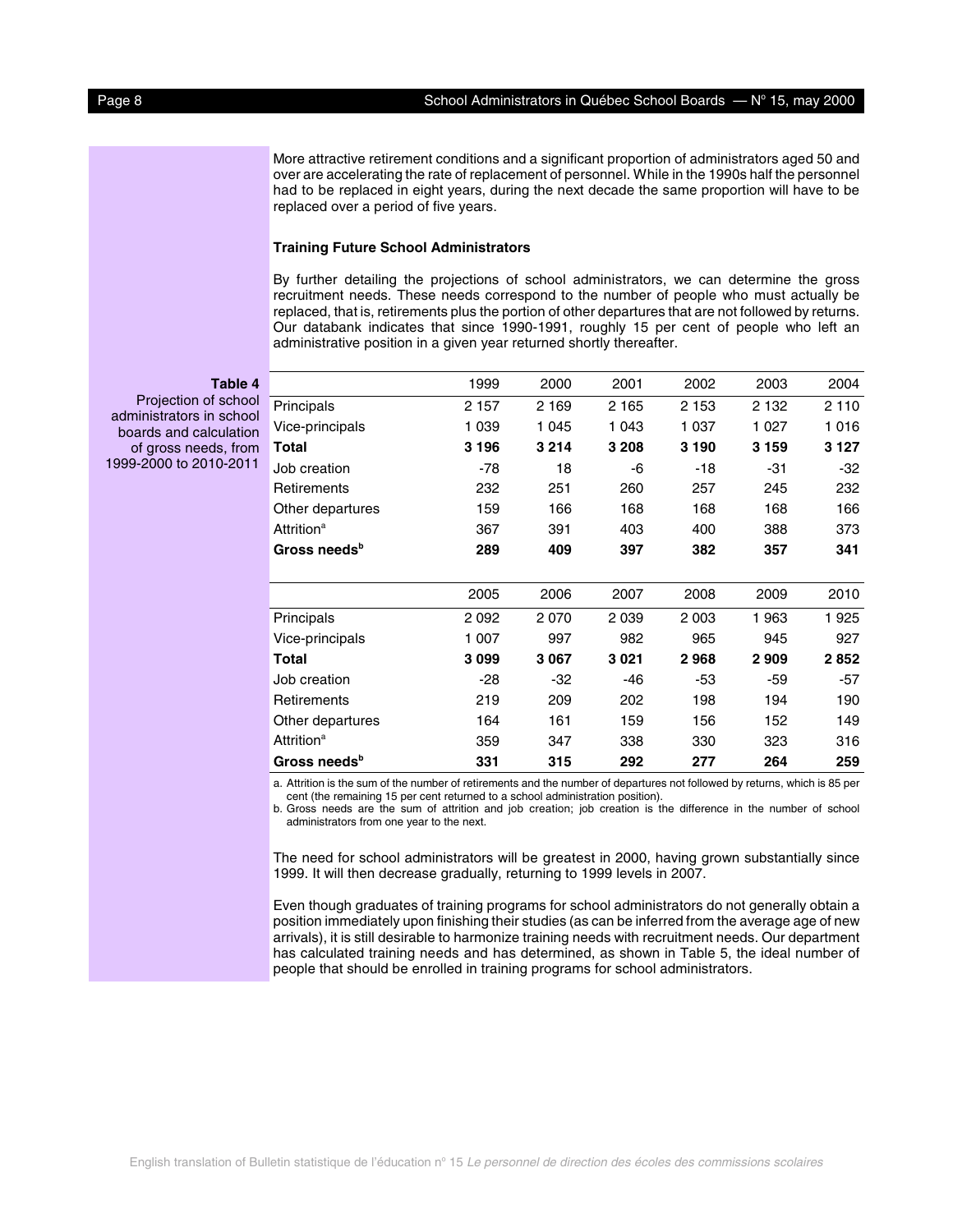| Table 5                                                             |                                                                                                                                                                                                                                                                                                                                                                                                                                                                                                                                                                                                                                                                                      | 1999 | 2000 | 2001 | 2002 | 2003 | 2004 |  |  |  |
|---------------------------------------------------------------------|--------------------------------------------------------------------------------------------------------------------------------------------------------------------------------------------------------------------------------------------------------------------------------------------------------------------------------------------------------------------------------------------------------------------------------------------------------------------------------------------------------------------------------------------------------------------------------------------------------------------------------------------------------------------------------------|------|------|------|------|------|------|--|--|--|
| Ideal number of people<br>that should be enrolled in                | Gross needs                                                                                                                                                                                                                                                                                                                                                                                                                                                                                                                                                                                                                                                                          | 289  | 409  | 397  | 382  | 357  | 341  |  |  |  |
| school administrator                                                | Effect <sup>a</sup> of other schools                                                                                                                                                                                                                                                                                                                                                                                                                                                                                                                                                                                                                                                 | 337  | 476  | 463  | 445  | 416  | 397  |  |  |  |
| training programs                                                   | Effect <sup>b</sup> of selection                                                                                                                                                                                                                                                                                                                                                                                                                                                                                                                                                                                                                                                     | 404  | 571  | 556  | 534  | 499  | 476  |  |  |  |
|                                                                     | Effet <sup>c</sup> of success rate<br>(65%)                                                                                                                                                                                                                                                                                                                                                                                                                                                                                                                                                                                                                                          | 851  | 814  | 763  | 730  | 707  | 670  |  |  |  |
|                                                                     |                                                                                                                                                                                                                                                                                                                                                                                                                                                                                                                                                                                                                                                                                      | 2005 | 2006 | 2007 | 2008 | 2009 | 2010 |  |  |  |
|                                                                     | Gross needs                                                                                                                                                                                                                                                                                                                                                                                                                                                                                                                                                                                                                                                                          | 331  | 315  | 292  | 277  | 264  | 259  |  |  |  |
|                                                                     | Effect <sup>a</sup> of other schools                                                                                                                                                                                                                                                                                                                                                                                                                                                                                                                                                                                                                                                 | 386  | 367  | 340  | 323  | 308  | 302  |  |  |  |
|                                                                     | Effect <sup>b</sup> of selection                                                                                                                                                                                                                                                                                                                                                                                                                                                                                                                                                                                                                                                     | 463  | 440  | 408  | 388  | 370  | 362  |  |  |  |
|                                                                     | Effet <sup>c</sup> of success rate<br>(65%)                                                                                                                                                                                                                                                                                                                                                                                                                                                                                                                                                                                                                                          | 623  | 593  | 558  | 515  | 500  | 500  |  |  |  |
|                                                                     | a. 0.165: the impact of the private sector and of government schools is determined by calculating the ratio of private and<br>government schools to schools in the school boards.<br>b. 1.2: it is estimated that a certain number of graduates will never enter a school administration position. This proportion<br>is arbitrary, as the extent of this phenomenon is unknown.<br>c. Based on the average success rate for a Master's degree in Québec; the total duration of studies is 6.9 school terms<br>on average, which is equal to roughly 2.6 years.<br>The greatest training needs are being felt right now; starting in 2000, they will begin to decrease<br>gradually. |      |      |      |      |      |      |  |  |  |
|                                                                     | <b>Conclusion</b>                                                                                                                                                                                                                                                                                                                                                                                                                                                                                                                                                                                                                                                                    |      |      |      |      |      |      |  |  |  |
|                                                                     | School administrators in Québec school boards have experienced several significant changes<br>since 1989-1990. The most prominent have been a feminization of the profession, an accelera-<br>tion in the replacement of personnel and an ageing of the work force. The latter phenomenon is<br>expected to taper off within the next decade.                                                                                                                                                                                                                                                                                                                                        |      |      |      |      |      |      |  |  |  |
|                                                                     | Generally, a person's career in school administration lasts for 9 to 12 years, following a teaching<br>career of 11 or 12 years. Few people become school administrators before the age of 35, and<br>this trend is expected to continue. If the number of students was not expected to decline in the<br>coming years, training needs for school principals would have been much more urgent; as well,<br>there would have been concern for the ability to fill the vacant positions.                                                                                                                                                                                               |      |      |      |      |      |      |  |  |  |
| For further information:                                            | <b>Raymond Ouellette</b><br>Direction des statistiques et des études quantitatives<br>Tel.: (418) 644-3956                                                                                                                                                                                                                                                                                                                                                                                                                                                                                                                                                                           |      |      |      |      |      |      |  |  |  |
| <b>Other Education</b><br><b>Statistics Bulletins</b><br>available: | • Lespérance, André. Level of Graduation Upon Leaving the Education System, No. 1,<br>November 1997.                                                                                                                                                                                                                                                                                                                                                                                                                                                                                                                                                                                 |      |      |      |      |      |      |  |  |  |
|                                                                     | • Demers, Marius. Statutory Salaries and Teaching Time of Teachers in Public Elementary and<br>Lower Secondary Schools: A Comparison of Québec and OECD Countries, No. 2, November                                                                                                                                                                                                                                                                                                                                                                                                                                                                                                   |      |      |      |      |      |      |  |  |  |

**1997**. • Demers, Marius. Educational Expenditure Relative to the GDP: A Comparison of Québec and OECD Countries, **No. 3, June 1998.**

• Maheu, Robert. Graduation from Secondary School, College and University in 1995: A Comparison of Québec and OECD Countries, **No. 4, June 1998**.